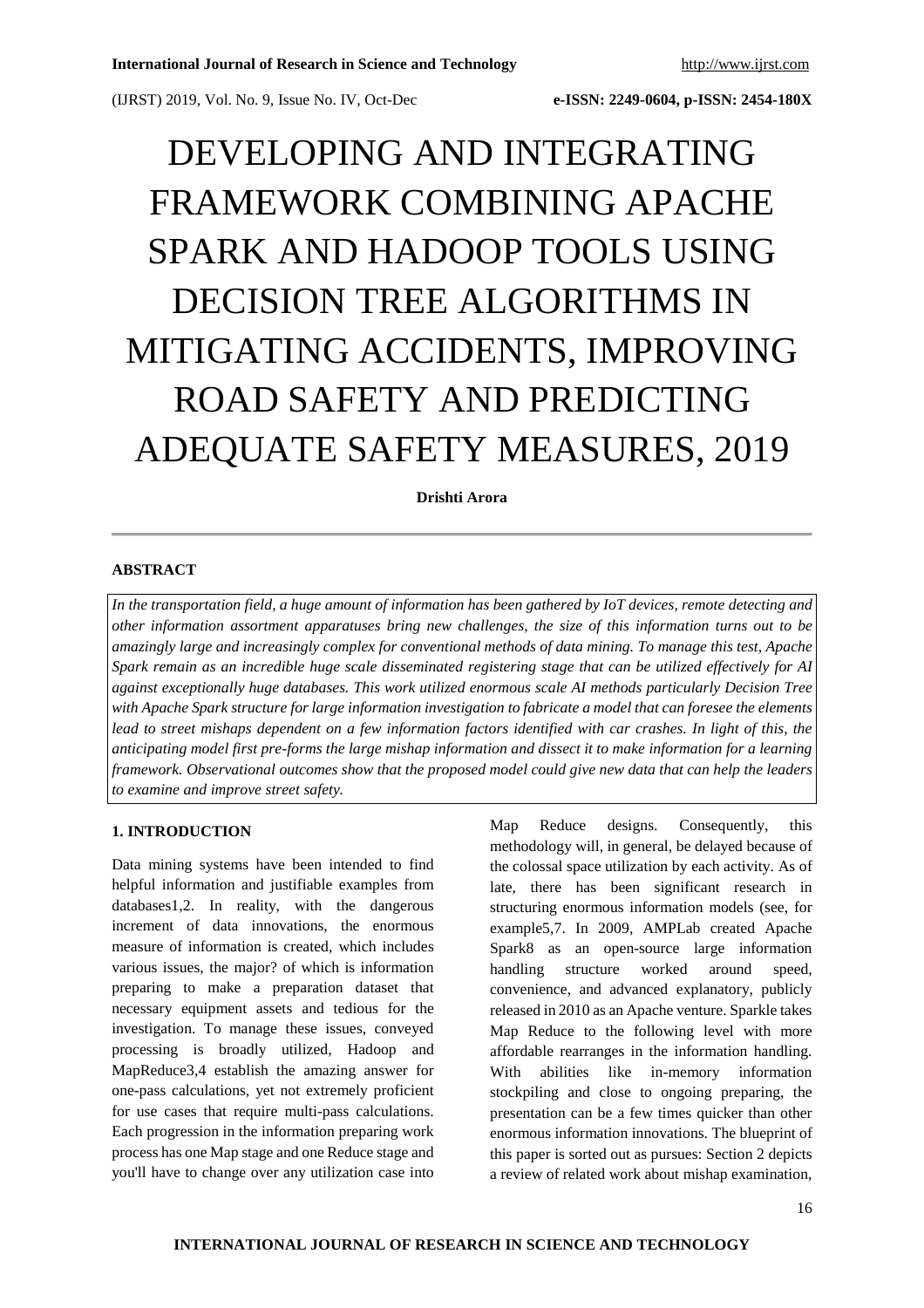(IJRST) 2019, Vol. No. 9, Issue No. IV, Oct-Dec **e-ISSN: 2249-0604, p-ISSN: 2454-180X**

and Section 3 clarifies the Spark system and choice tree strategy. Section 4, clarifies the proposed methodology and the exact examination, at last, this paper finished by an outcome exchange and closing segment.

### **2. RELATED WORK**

Road mishaps have developed as a significant general medical issue on the planet, as indicated by World Health organization9. 1, 24 million individuals pass on in street crashes every year and upwards of 50 million are harmed. In the writing audit, information mining methods are broadly used to break down street mishap. Creator in10 utilized CART and MARS to examine of an epidemiological case-control investigation of wounds coming about because of engine vehicle mishaps and they recognized potential regions of hazard to a great extent brought about by the driver circumstance. Creator in11 utilized calculated relapse models to break down the mishap elements, and they found that the shopping destinations are more risky than town locales. Creator in12 utilized three systems of information mining, for example, choice tree, neural systems, and strategic relapse for finding huge elements for Korea Road traffic seriousness. Therefore, Author in13 utilized choice tree to investigate the seriousness of car crash, and they found that deadly damage brought about by numerous variables among them safety belts, liquor, and light conditions. Creator in14 built up a CART model to investigate the connection between drivers, damage seriousness and interstate condition variable. Creator in15 utilized Binary Logistic Regression, Logistic Regression Diagnostics to controlling the impacts of statistic and street condition. Likewise, Author in16 utilized bunching, arrangement trees to cover intelligent investigations dependent on brushing and connecting techniques to distinguish and perceive fascinating examples. Creator in17 considered the spatial examples of street mishap damage and results from the examples so as to make a characterization of street mishap hotspots. In addition, creator in18 utilized various philosophies to find mishap seriousness factors, they found that a perilous mishap brought about by a mix of various variables. Creator in19 contemplated the driver duty by utilizing ID3, J48, and MLP calculations to find the related components, and they found that numerous variables directly affect seriousness mishap, for example, permit grades,

driver age and experience. Creator in20 utilized CART and Multinomial Logistic Regression (MLR) to ponder the pretended by drivers' qualities in the subsequent accident seriousness, and they found that the CART technique gave more outcomes that are exact. In a similar rationale, Author in21 utilized remote detecting for local scale examination and compelling administration of the natural, this innovation can be valuable for aiding in the counteractive action of some sort of mishaps. Creator in22 utilized the Global Positioning System (GPS) in the counteractive action of the impact mishaps. Furthermore, Author in23 presumed that the non-utilization of safety belts and lacking preparing were likewise two significant components. Creator in24 examinations the primary driver of those mishaps by utilizing Bayesian classifiers and choice tree.

As of late, with the quick improvement of data innovations, information examination turns out to be increasingly more mind boggling since the information are incredibly enormous. To handle this issue Google Company25 proposed Map Reduce as a programming model and a related usage for preparing and producing enormous datasets with a parallel and conveyed calculation. In a similar rationale, Author in26 proposed a foreseeing model dependent on C5.0 to gain huge data adequately between the foot issue gatherings and biomechanical parameters identified with side effects. What's more, creator in27 proposed a methodology of order to construct an expectation model that can resolve the issue of enormous information by utilizing Hadoop system and mahout to process and break down car crash.

#### **3. KNOWLEDGE DISCOVERY IN BIG DATA**

#### 3.1 Decision Tree (DT)

DT learning is a ground-breaking strategy for design categorizations28. In which a dataset is parceled into gatherings of the most homogenous from the perspective of the variable to be anticipated. It takes as information a lot of arranged information and yielding as a tree where every endpoint (leaf) speaks to a choice and each sheet speaks to the choice of having a place with a class of information checking all trial of the way driving from the root to this leaf.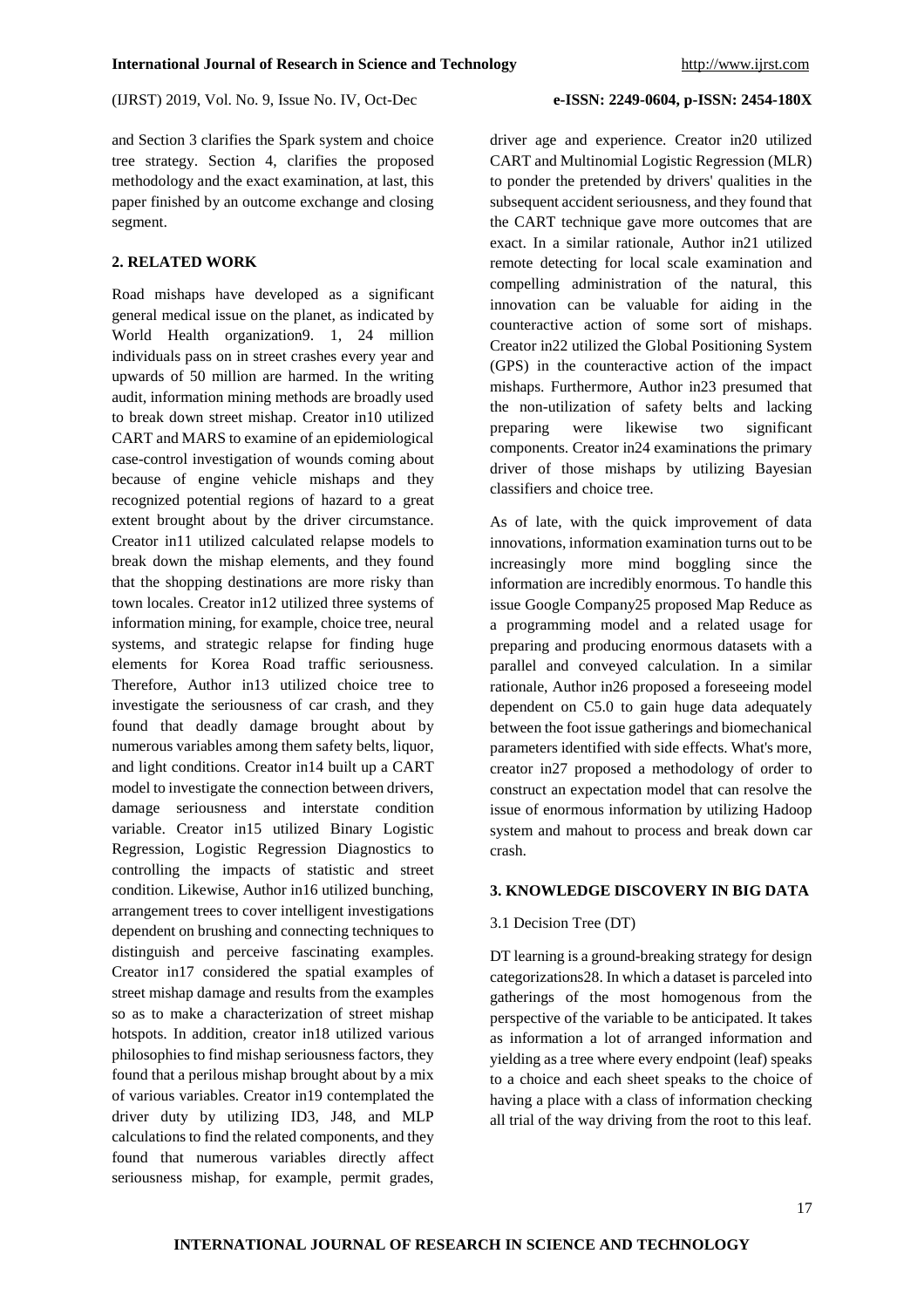#### (IJRST) 2019, Vol. No. 9, Issue No. IV, Oct-Dec **e-ISSN: 2249-0604, p-ISSN: 2454-180X**

C4.5 Algorithm: C4.5 is a standard calculation for foreseeing choice guidelines as DT, it is an augmentation of Quinlan's [29] prior ID3 (Iterative Dichotomiser 3) calculation. It utilized data gain proportion as a default paradigm of picking parting qualities. The calculation employments the capacity of the handset with an increase of entropy Split Info capacity to assess the characteristics for every emphasis. The calculation needs to choose which split ought to be utilized to develop the tree. One alternative is to utilize the quality with the most noteworthy immaculateness measure that deliberate as far as data esteem Info (D). C4.5 Algorithm uses entropy recipe by giving an irregular variable that takes k esteems with probabilities P1, P2... Pk, the data esteem determined with this following entropy Formula (1):

$$
\text{Info(D)} = -\sum_{k=1}^{k} p_k \log_2(P_k)
$$

Where *D* refers to a specific data partition.

*K* is the number of class-values involving *D* in total. *P*k is the probability of those class values occurring in  $K$ .

The expected information that is required by classification for a parameter *c*j  $(j=1, 2... m)$ , is

$$
E(c_j) = \sum_{k=1}^{k} P_k Info(D)
$$
  
Gain(c<sub>j</sub>) - Info(D) - E(c<sub>j</sub>)  
SplitInfo(D) = - $\sum_{k=1}^{k} p_k \log_2(P_k)$   
GainRatio(c<sub>j</sub>) =  $\frac{Gain(c_j)}{SplitIno(c_j)}$ 

The process of C4.5 algorithm is described in Figure 1.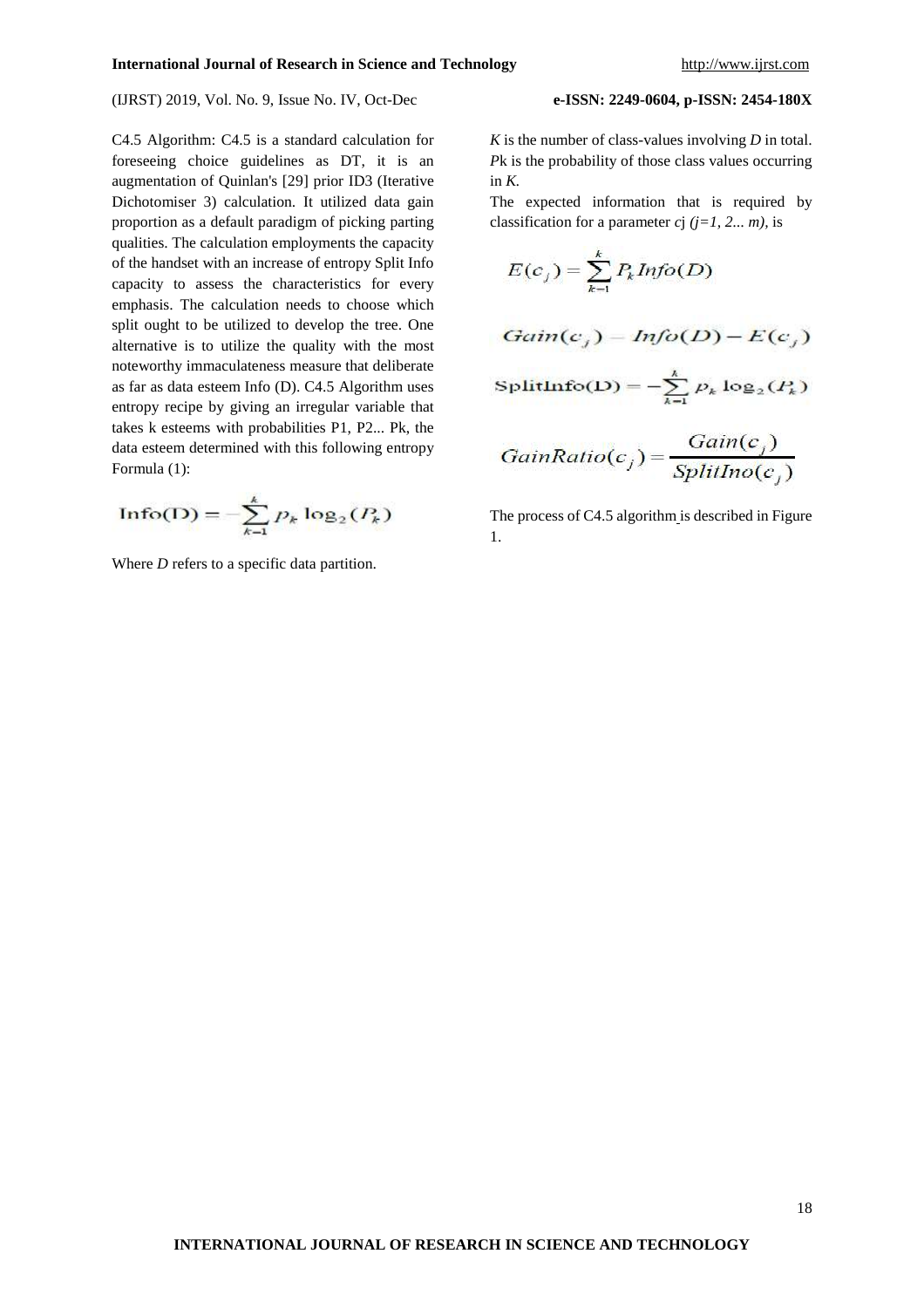(IJRST) 2019, Vol. No. 9, Issue No. IV, Oct-Dec **e-ISSN: 2249-0604, p-ISSN: 2454-180X**

Algorithm  $1 C4.5(T)$ **Input:** training dataset  $T$ ; attributes  $S$ . **Output:** decision tree Tree. 1: if  $T$  is NULL then return failure  $2.5$  $3:$  end if 4: if  $S$  is NULL then return  $Tree$  as a single node with most frequent class label in  $T$  $5:$  $6:$  end if 7: if  $|S|=1$  then return  $Tree$  as a single node  $S$ 8:  $9:$  end if 10: set  $Tree = \{\}$ 11: for  $a \in S$  do set  $Info(a, T) = 0$ , and  $SplitInfo(a, T) = 0$  $12:$ compute  $Entropy(a)$  $13:$ for  $v \in values(a, T)$  do  $14:$ set  $T_{a,v}$  as the subset of T with attribute  $a = v$  $15:$  $Info(a, T) += \frac{|T_{a,v}|}{|T_a|} Entropy(a_v)$ <br>  $SplitInfo(a, T) += -\frac{|T_{a,v}|}{|T_a|} log \frac{|T_{a,v}|}{|T_a|}$ 16:  $17:$ end for 18:  $Gain(a, T) = Entropy(a) - Info(a, T)$ <br>  $GainRatio(a, T) = \frac{Gain(a, T)}{SplitInfo(a, T)}$ 19:  $20-$ 21: end for 22: set  $a_{best} = argmax\{GainRatio(a, T)\}\$ 23: attach  $a_{best}$  into  $Tree$ 24: for  $v \in values(a_{best}, T)$  do  $25:$ call  $C4.5(T_{a,v})$ 26: end for 27: return Tree

**Figure 1.** Process of C4.5 algorithm.

#### 3.2 Apache Spark

Apache Spark8 is a piece of open-source huge information preparing structure worked around speed, and refined examination. Created in UC Berkeley's AMPLab, and publicly released in 2010 as an Apache venture. With abilities like in-memory, the presentation can be a few times quicker than other enormous information advances.

#### 3.2.1 Spark Architecture

Sparkle applications run on a group facilitated by flash setting in the primary program called driver program, the flash setting can associate with a few kinds of bunch directors, when associated sparkle obtain agents on hubs in the group, which are forms that run calculation and information stockpiling. Next, it sends the application to the agents, at long last sparkle setting sends assignments to the agent, Figure 2.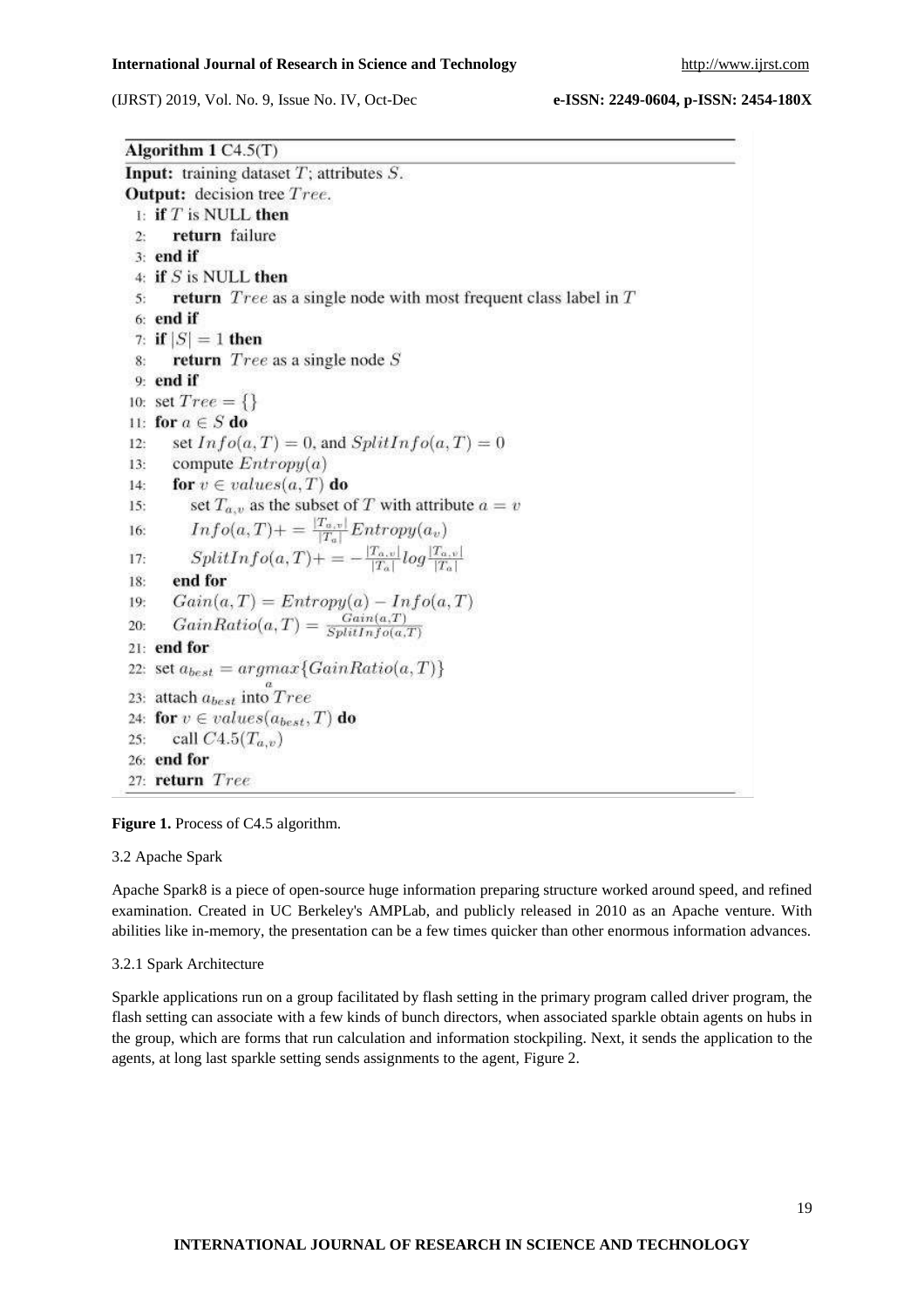(IJRST) 2019, Vol. No. 9, Issue No. IV, Oct-Dec **e-ISSN: 2249-0604, p-ISSN: 2454-180X**





| <b>SPARK</b><br>SQL | <b>SPARK</b><br><b>STREAMING</b> |       | <b>MLLIB</b> | <b>SPARK R</b><br><b>INTERGATION</b> | <b>GRAPHX</b>  |  |  |  |  |
|---------------------|----------------------------------|-------|--------------|--------------------------------------|----------------|--|--|--|--|
| Spark core          |                                  |       |              |                                      |                |  |  |  |  |
|                     |                                  |       |              |                                      |                |  |  |  |  |
| $H$ izialajaja      | cassandr                         | HBASE | ģg)          | $\{$ JSON\} MysqL                    | elasticsearch. |  |  |  |  |



### 3.2.2 Spark Ecosystem

Sparks give a far-reaching and brought together answer to oversee distinctive huge information use cases and necessities. It is an option to Hadoop MapReduce, it contains extra libraries that are a piece of the Spark biological system and give extra capacities in large information investigation and AI territories see Figure 3. Figure 2. Sparkle engineering.

Apache Spark Run programs up to 100x quicker than Hadoop MapReduce in memory, or 10x quicker on the circle. Apache Spark has a RDD (Resilient Distributed Dataset) an assortment of information things split into allotments and put away in memory of laborer hubs of the group, and the Directed Acyclic Graph (DAG) an arrangement of calculations performed on information [8].

### 3.3 Proposed Approach

To have a sufficient model for anticipating mishap factors with regards to huge information, we think it is critical to adjust C4.5 calculations for appropriated figuring. The proposed methodology includes three stages, the Figure 5 chows the full procedure dependent on SparkR with the pre-handling of street mishap information, the DT where worked by utilizing C4.5 calculations, this proposed methodology is portrayed by the accompanying advances:

### **INTERNATIONAL JOURNAL OF RESEARCH IN SCIENCE AND TECHNOLOGY**

20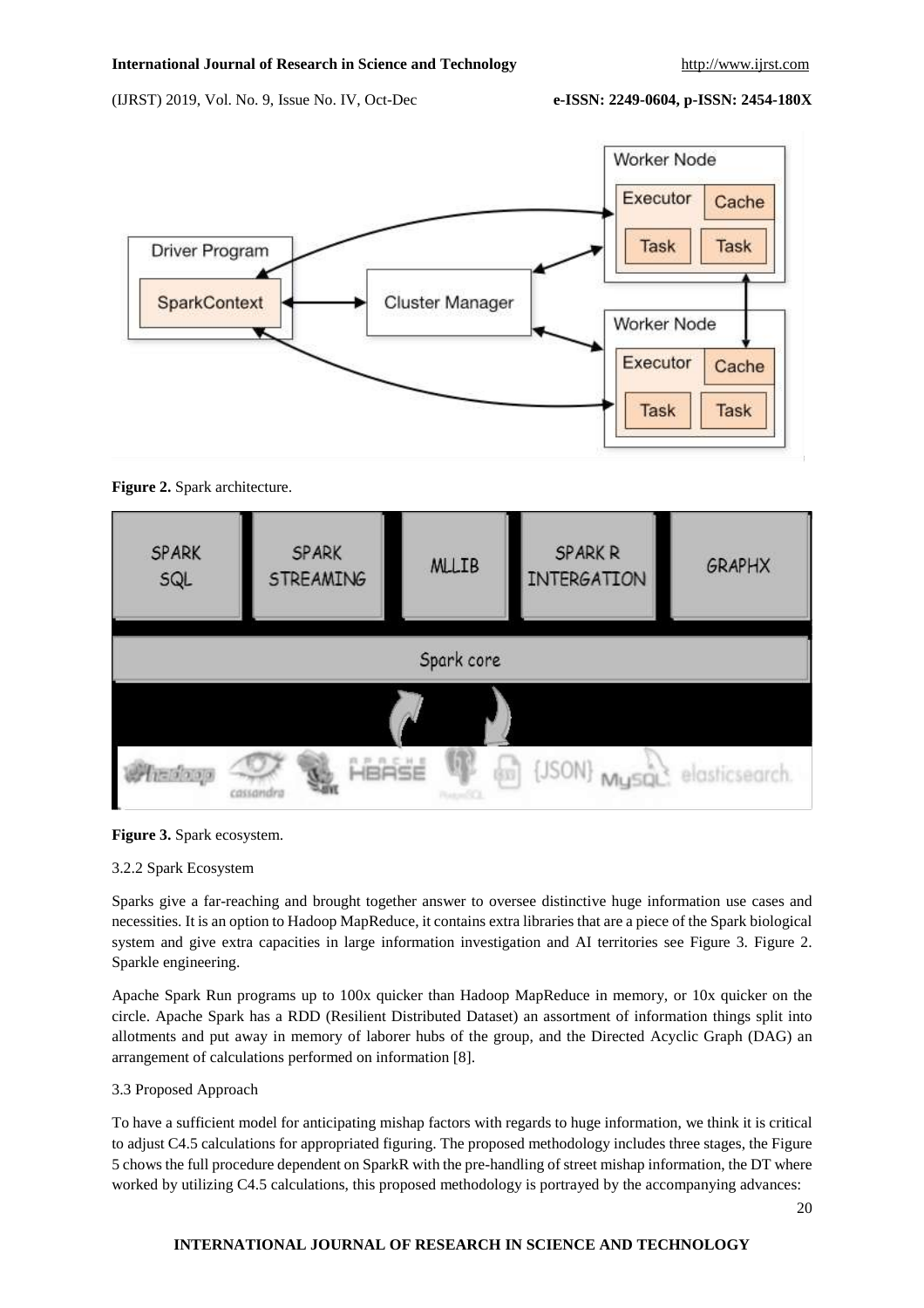(IJRST) 2019, Vol. No. 9, Issue No. IV, Oct-Dec **e-ISSN: 2249-0604, p-ISSN: 2454-180X**

Pre-handling: In this progression, we allude to an ETL (Extraction Transformation Loading) device for getting ready and cleaning information identified with the street mishap by changing the information to an appropriate organization and choosing just certain sections to stack.

Choice standards extraction: In this progression, SparkR33 is utilized as a R bundle that gives a light-weight front end to utilize Apache Spark from R34. It establishes by Sparklyr that gives a dplyr interface to Spark Data Frames just as a R interface to Spark's conveyed Machine Learning (ML/H2O) pipelines.

Representation: Data perception is the introduction of information in a pictorial or graphical configuration. It empowers chiefs to see examination displayed outwardly, so they can get a handle on troublesome ideas or distinguish new examples. The working procedure of C4.5 calculations on Apache Spark is given in Figure 4.

#### **Run C4.5**

#### SparkContext:

The constructor: new SparkContext(master, appName, [SparkHome]) is called to initialize SparkContext.

#### Initialization

Read and initialize attributes and their possible values from meta file

#### RDD:

The input training set is regarded as a RDD on Spark through csvFile(path, minSplits): RDD[String].

### FlatMap:

Get a list through each input line, including:

```
1.<id+att+value+class, 1>
```
 $2.\langle id, 1 \rangle$ 

 $3. <  $\tau$$ 

## ReduceBykey:

Get the sum of the same key from the RDDs from flagMap.

GenerateTree:

Get the attribute that has the highest gain ratio in each node on current layers.

**Figure 4.** The working process of C4.5 on Apache Spark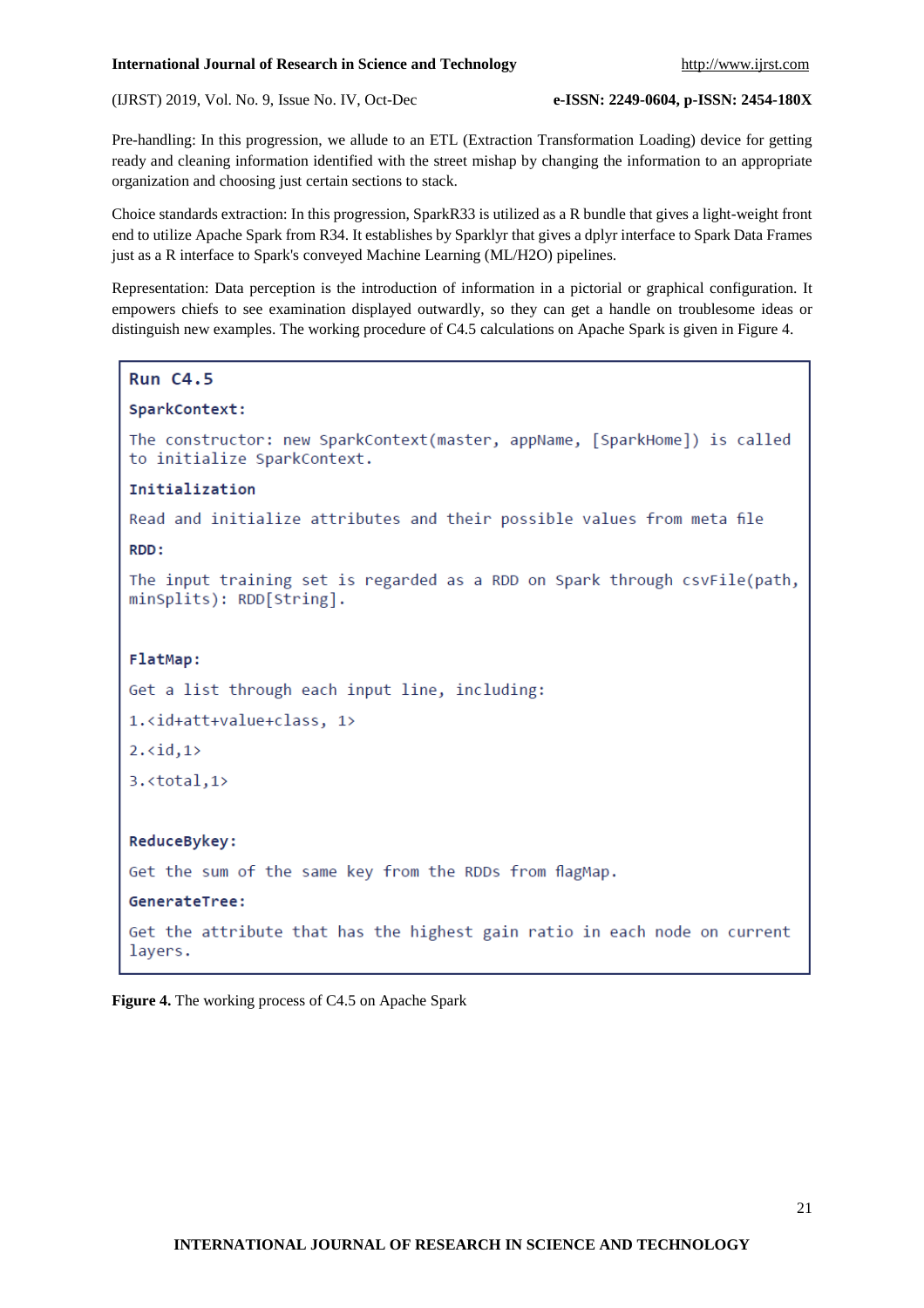(IJRST) 2019, Vol. No. 9, Issue No. IV, Oct-Dec **e-ISSN: 2249-0604, p-ISSN: 2454-180X**



**Figure 5.** The proposed approach based on Apache Spark and MLlib.

| <b>Attribute Name</b>  | Values                                                                                        | Description                                               |
|------------------------|-----------------------------------------------------------------------------------------------|-----------------------------------------------------------|
| Accident ID            | Integer                                                                                       | Identification of accident                                |
| Accident_Type          | Fatal, Injury, Property damage                                                                | Accident type                                             |
| Driver_Age             | $<$ 20, [21-27], [28-60] $>$ 61                                                               | Driver age                                                |
| Driver Sex             | M.F                                                                                           | Driver sex                                                |
| Driver_Experience      | $\leq$ 1, [2–4], $\geq$ 5                                                                     | Driver experience                                         |
| Vehicle Age            | $[1-2]$ , $[3-4]$ , $[5-6] > 7$                                                               | Service year of the vehicle                               |
| Vehicle Type           | Car, Trucks, Motorcycles, other                                                               | Type of the vehicle                                       |
| Light Condition        | Daylight, Twilight, Public lighting, Night                                                    | Light condition                                           |
| Weather_Condition      | Normal weather, Rain, Fog, Wind, Snow                                                         | <b>Weather conditions</b>                                 |
| Road_Condition         | Highway, Ice Road, Collapse Road, Unpaved Road                                                | Road conditions                                           |
| Road Geometry          | Horizontal, Alignment, Bridge, Tunnel                                                         | Road geometry                                             |
| Road Age               | $[1-2]$ , $[3-5]$ , $[6-10]$ , $[11-20] > 20$                                                 | The age of road                                           |
| Time                   | $[00-6]$ , $[6-12]$ , $[12-18]$ , $[18-00]$                                                   | <b>Accident time</b>                                      |
| City                   | Marrakesh, Casablanca, Rabat                                                                  | Name of city where accident occurred.                     |
| Particular Area        | School, Market, shops                                                                         | Where the accident occurred in<br>school or Market areas. |
| Season                 | Autumn, Spring, Summer, Winter                                                                | Seasons of year                                           |
| Day                    | Monday, Tuesday, Wednesday, Thursday, Friday,<br>Saturday, Sunday                             | Days of week                                              |
| <b>Accident Causes</b> | Alcohol effects, Fatigue, loss of Control, Speed,<br>Pushed by another vehicle, Brake Failure | Causes of accident                                        |
| Number of injuries     | 1, $[2-5]$ , $[6-10]$ , $>10$                                                                 | Number of injuries                                        |
| Number of death        | $1, [2-5], [6-10]>10$                                                                         | Number of deaths                                          |
| Victim Age             | $\leq$ 1, [1-2], [3-5] $>$ 5                                                                  | Victim Age                                                |

#### **Table 1.** Attributes and factors of road accident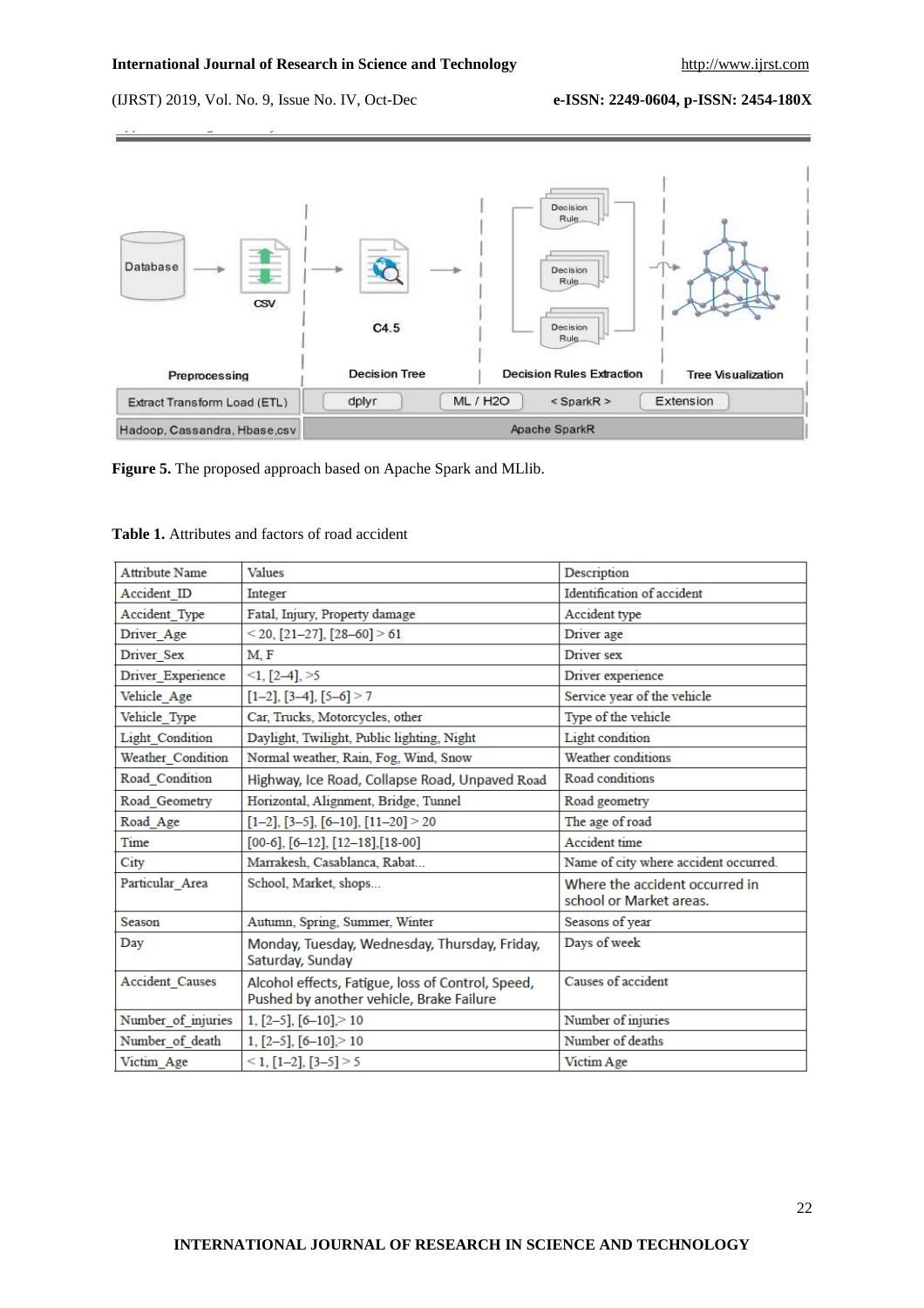(IJRST) 2019, Vol. No. 9, Issue No. IV, Oct-Dec **e-ISSN: 2249-0604, p-ISSN: 2454-180X**

To distinguish the principle factors that influence mishap seriousness, 21 factors were used35, Table 1. These factors depict attributes identified with the mishap (type, cause), driver (age, sex, and experience), vehicle (age, type), street (condition, geometry), time, season, number of wounds/demise, and so on moreover, the information model utilized is appeared in Figure 6. In this investigation, the mishap information was acquired from the METM36 in the area of Marrakech for the time of 2003–2014, we chose a lot of significant records, and afterward we applied parallel C4.5 calculations on SparkR condition to fabricate a tree and concentrate choice standards. The framework Figure 6. Information model.

#### 3.4 Experiments Results

Through talking about the consequence of our examination, it is inferred that Apache Spark is particularly fit for iterative calculations that require different passes on information. The expectation model was made to examine the examples of street mishap by applying C4.5 calculations on Apache Spark for enormous information investigation. The deliberate expectation rate was right: 91.12% and wrong: 7.88% in the preparation information. Because of examination, seven intriguing guidelines were separated: If

|                 |                 | в       |                     |    |                                                                                                                                                                            |            |                                                    |                   |                |                   |             |               | M  |                           |
|-----------------|-----------------|---------|---------------------|----|----------------------------------------------------------------------------------------------------------------------------------------------------------------------------|------------|----------------------------------------------------|-------------------|----------------|-------------------|-------------|---------------|----|---------------------------|
|                 | Accident Type   |         | Drive Age Drive Sex |    |                                                                                                                                                                            |            | Drive Exp Vehicle Age vehicle Type Light Condition | Weather Condition | Road Condition | Road Geomet       | Tirre       | Season        |    | Day, Causes.              |
|                 | Fatal           |         |                     |    |                                                                                                                                                                            | Car        |                                                    | Clear             | Callage mad    | <b>Horizordal</b> | 16-121      | Spring        | Mt | Loss of Control           |
|                 | <b>TRIUTY</b>   | (21-27) |                     |    |                                                                                                                                                                            |            |                                                    |                   | Highway        | Crossing          | 已2-181      | Summer 5      |    | Alcohol edects            |
|                 | treary          | 28-60   |                     |    | €lű                                                                                                                                                                        | Car        | Not                                                | Clear             | Collapse road  | Alignment         | 118-001     | Autumn W      |    | Szeed                     |
|                 | <b>Injony</b>   |         |                     |    | <15                                                                                                                                                                        | Car        |                                                    | Rom               | <b>Highway</b> | Holizontal        | T12-181     | Summer-Sa     |    | <b>Goved</b>              |
|                 | <b>TRIGEY</b>   |         |                     |    | <t0< td=""><td>Truck</td><td>Da</td><td>Clear</td><td>Unpaved road</td><td>Alignment</td><td>112-189</td><td><b>Summer</b></td><td></td><td><b>Boke Fallure</b></td></t0<> | Truck      | Da                                                 | Clear             | Unpaved road   | Alignment         | 112-189     | <b>Summer</b> |    | <b>Boke Fallure</b>       |
|                 | treary          | (21-27) |                     |    |                                                                                                                                                                            | Car        | Dœ                                                 | Wind              | Highway        | Allgrament        | $16 - 121$  | Winter.       |    | <b>Speed</b>              |
|                 | Froperty damage | 28-60   |                     | 乏明 | < 15                                                                                                                                                                       | Car        | Ūв                                                 | Wind              | Collapse road  | <b>Horizontal</b> | 112-181     | :Summer T     |    | Loss of Control           |
|                 | <b>Insury</b>   |         |                     | 位制 | < 10                                                                                                                                                                       | Truck      | <b>Day</b>                                         | WIND              | Unpaved road.  | Alignment         | EL2-189     | Autumn 5      |    | Speed                     |
| 10 <sup>°</sup> | <b>Injury</b>   | (21-27) |                     | 设号 |                                                                                                                                                                            | Thick      | <b>Day</b>                                         | Clear             | <b>Highway</b> | Alignment         | F12-180     | :Summer W     |    | Pushed by another vehicle |
|                 | <b>Injury</b>   | 28-60)  |                     | 设引 | < 15                                                                                                                                                                       | Pedestrian | <b>Day</b>                                         | Clear             | Colleges road  | Crossing          | $16 - 125$  | Autumn Md     |    | Alcohol effects           |
|                 | <b>Ineanv</b>   |         |                     |    |                                                                                                                                                                            | Triatik    |                                                    | Clear             | Unpaved road   | <b>Alignment</b>  | $16 - 1.21$ | Summer'S      |    | Szeed                     |

**Figure 6.** Data model.

```
1) Accident_Type == \{Injury\}; criterion = 1, statistic = 42.195
   2) Drive_Age == \{ [21-27], [28-60], \langle 20, \langle 21, \rangle 60, \rangle 61 \}; criterion = 0.801,
      statistic = 18.413) vehicle_Type == {Car}; criterion = 0.862, statistic = 14.079
         4)* weights = 14
      3) vehicle Type == {Pedestrian, Truck}
          5<sup>*</sup> weights = 11
   2) Drive_Age == \{[21-25], \langle 22, \langle 23 \rangle\}6<sup>*</sup> weights = 7
1) Accident_Type == {Fatal, Property damage}
   7) Drive_Age == \{ [28-60], \langle 28, \langle 38 \rangle; criterion = 0.979, statistic = 23.916
    8<sup>*</sup> weights = 26
   7) Drive_Age == {[21-27], <22, >60, >61}
     9) Drive_Exp == {[2-6], <1, <3, >10, >6}; criterion = 0.963, statistic = 21.475
       10) Season == {Summer}; criterion = 0.912, statistic = 9.75
         11<sup>*</sup> weights = 7
       10) Season == {Autumn, Winter}
           12)* weights = 79) Drive_Exp == \{\langle 2, \langle 5, \rangle\}13)* weights = 17
```
**Figure 7.** Decision rules.